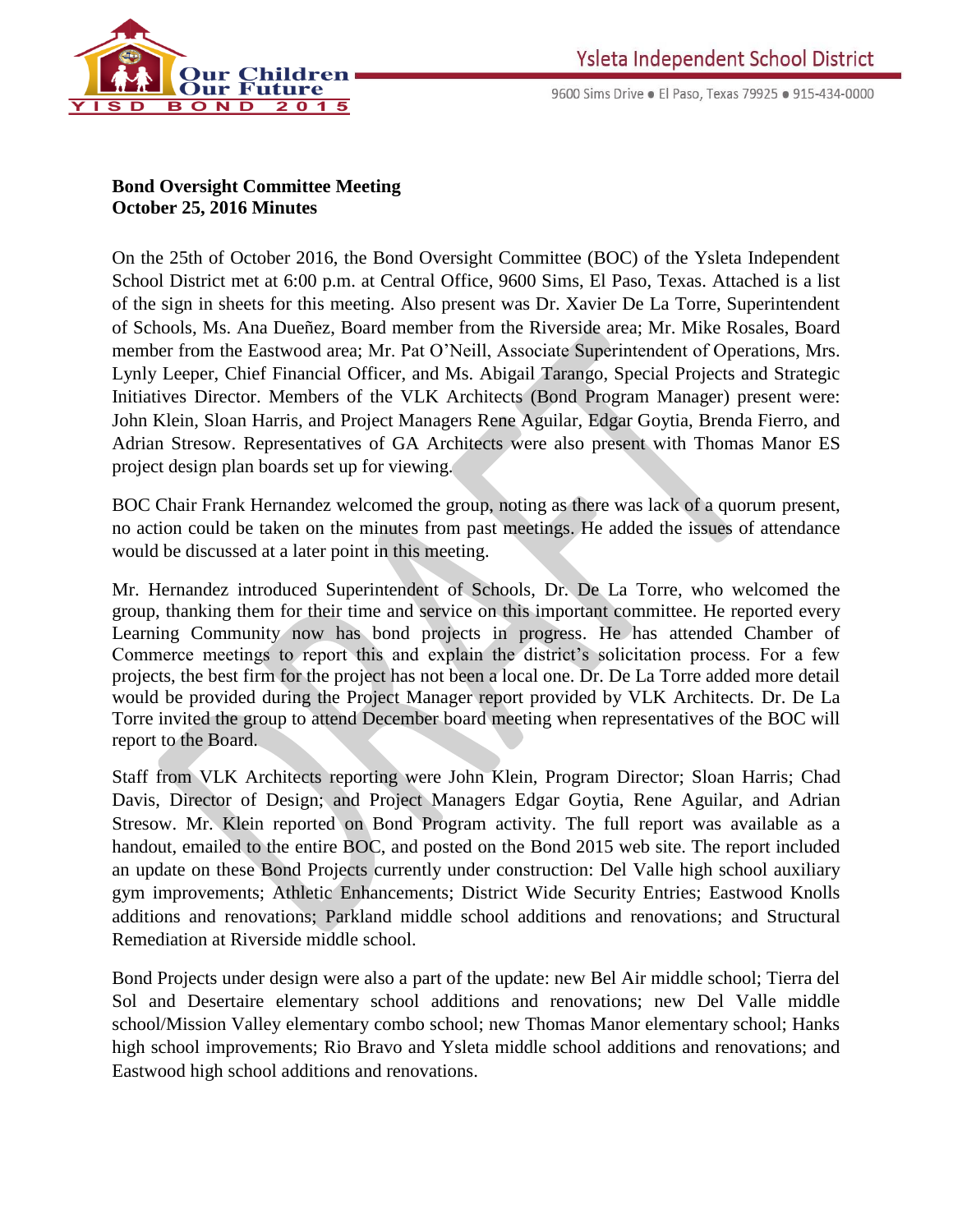## **Bond Oversight Committee Meeting October 25, 2016 Minutes Page 2 of 3**

Mr. Klein reported projects completed are all 7 football fields with new turf. He closed the VLK Report with a review of navigating through the Bond 2015 web page.

Mrs. Lynly Leeper, Chief Financial Officer, reported to the Committee on the finance side of the bond. Mrs. Leeper, Ms. Tarango, and Mr. Klein responded to questions from the group.

Minnie Acosta – Questioned the amount of the Eastwood high school project, referring to a list of Bond Projects with project costs. Mrs. Leeper and Ms. Tarango referred the BOC to the individual project sheets sent to the BOC and posted on the web page. The costs associated with each project have not been changed, and can only be revised with approval by the Board.

 Ron Leiman – Asked is the cost of the Athletic Enhancements were about \$2 million each. Mr. Klein responded that was correct.

 Manny Moreno – Asked the BOC members to consider the high complexity of each project and look at the Cost Performance Index (CPI) he had asked for. The CPI and the Actual Expense and Encumbrance figures keep the BOC informed that each project is on or under budget.

 George Acosta – Commented he had asked for a detailed and itemized budget copy for each project over 6 months ago and asked this information be sent to each BOC member. The response was the individual project sheets provided this information and had been in the BOC's hands for several months, as well as posted for the public. Several BOC members responded to this, referring to the role of the BOC and stating they did not want this type of detailed information.

 Garry Woodruff – Reminded the group the public voted in \$96 million for the Eastwood high school project, and added it had not changed.

Ramon Federico – Asked if this bond would be within the budget.

 Manny Moreno – Referred the group to the CPI provided by Mrs. Leeper, indicating the projects were under budget.

 George Acosta – Commented he had an issue with statements made by the Superintendent at a community meeting of the Eastwood area about the cost of the Eastwood high school project. Mrs. Leeper reminded the group the Board approved the Bond Projects by budget function, by campus, and only the Board could move funds between campus projects.

 Minnie Acosta – Asked about quality control and who besides the VLK staff reviewed and approved projects. Mr. O'Neill responded the Ysleta ISD Project Managers each had a list of Bond Projects under their watch. Mrs. Acosta added there were problems with projects in the Riverside area and she wanted a tour and information on remedies. Mr. O'Neill referred the group to the BOC Charter for the members' roles and responsibilities, but added campus visits are guided by district policy.

 Ramon Federico – Asked if all the stain had been removed from the Eastwood field turf, with response being yes.